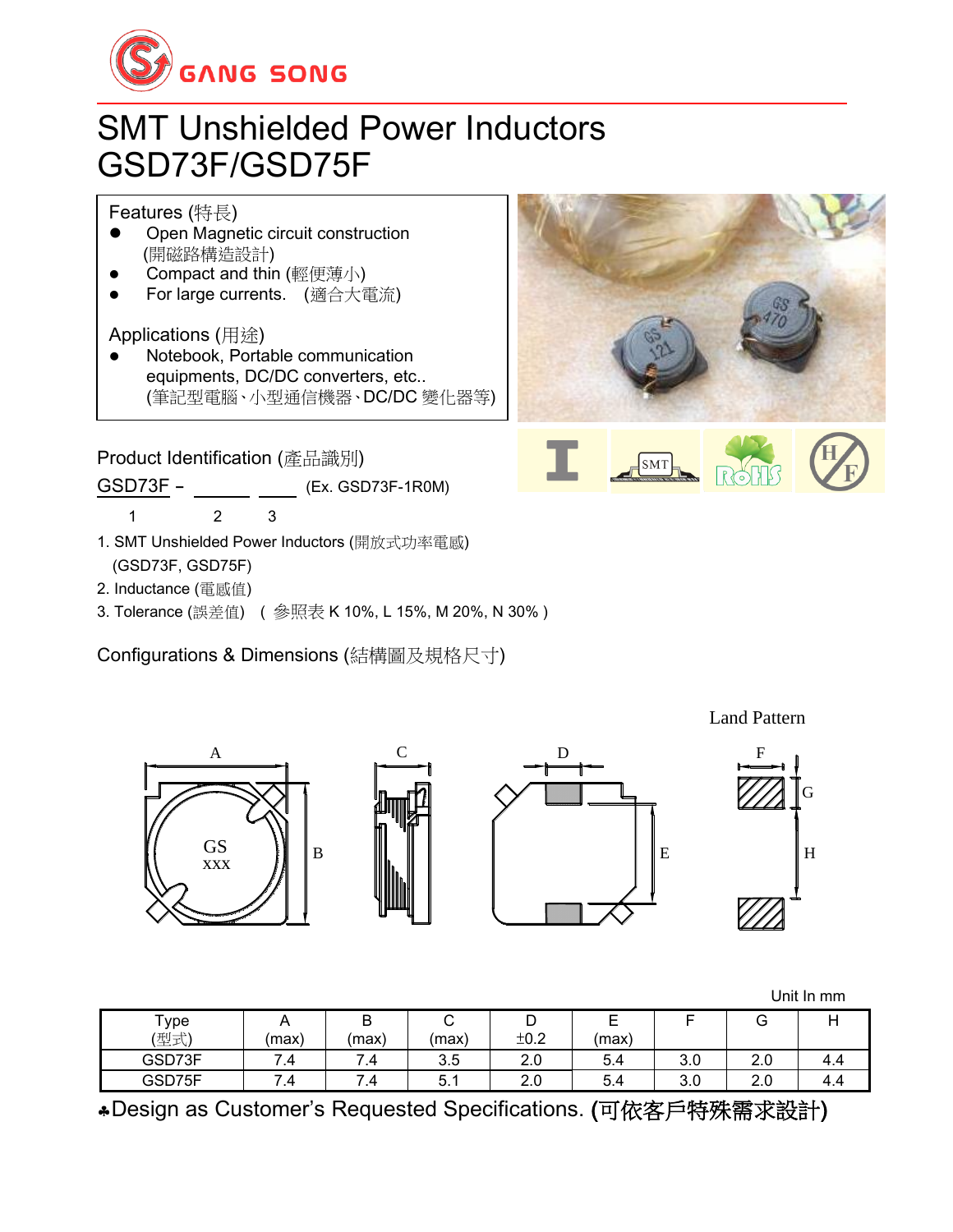

## SMT Unshielded Power Inductors GSD73F

Electrical Characteristics for GSD73F Series [GSD73F 系列電子特性規格]

| Part Number          | Inductance | Test Freq. | $DCR(\Omega)$ | IDC(A) |
|----------------------|------------|------------|---------------|--------|
|                      | $(\mu H)$  | (KHz)      | (max)         | (max)  |
| 產品料號                 | 電 感 值 (L)  | 測試頻率       | 直流阻抗          | 定格電流   |
| GSD73F - 1R0M        | 1.00       |            | 0.022         | 2.88   |
| $GSD73F - 1R5M$      | 1.50       | 1          | 0.026         | 2.67   |
| GSD73F - 2R2M        | 2.20       |            | 0.032         | 2.40   |
| GSD73F - 3R3M        | 3.30       | 1          | 0.041         | 2.08   |
| $GSD73F - 4R7M$      | 4.70       |            | 0.049         | 1.92   |
| GSD73F - 6R8M        | 6.80       |            | 0.067         | 1.60   |
| GSD73F - 100M        | 10.00      | 1          | 0.085         | 1.41   |
| GSD73F - 120M        | 12.00      |            | 0.100         | 1.28   |
| GSD73F - 150M        | 15.00      |            | 0.130         | 1.12   |
| GSD73F - 180M        | 18.00      | 1          | 0.160         | 1.00   |
| GSD73F - 220M        | 22.00      |            | 0.180         | 0.93   |
| <b>GSD73F - 270M</b> | 27.00      |            | 0.240         | 0.80   |
| GSD73F - 330M        | 33.00      | 4          | 0.290         | 0.72   |
| GSD73F - 390M        | 39.00      | 1          | 0.340         | 0.66   |
| GSD73F - 470M        | 47.00      |            | 0.410         | 0.59   |
| GSD73F - 560M        | 56.00      |            | 0.480         | 0.55   |
| GSD73F - 680M        | 68.00      |            | 0.600         | 0.49   |
| GSD73F - 820M        | 82.00      | 1          | 0.710         | 0.44   |
| GSD73F - 101M        | 100.00     |            | 0.950         | 0.38   |

※Test Freq. : 1KHz / 0.25V ※Operating Temp.:  $-40^{\circ}$ C ~  $+125^{\circ}$ C ※Inductance drop = 10% typ. at IDC.

※Storage Temperature&Humidity : ≦ 40℃ & 70% RH maximum